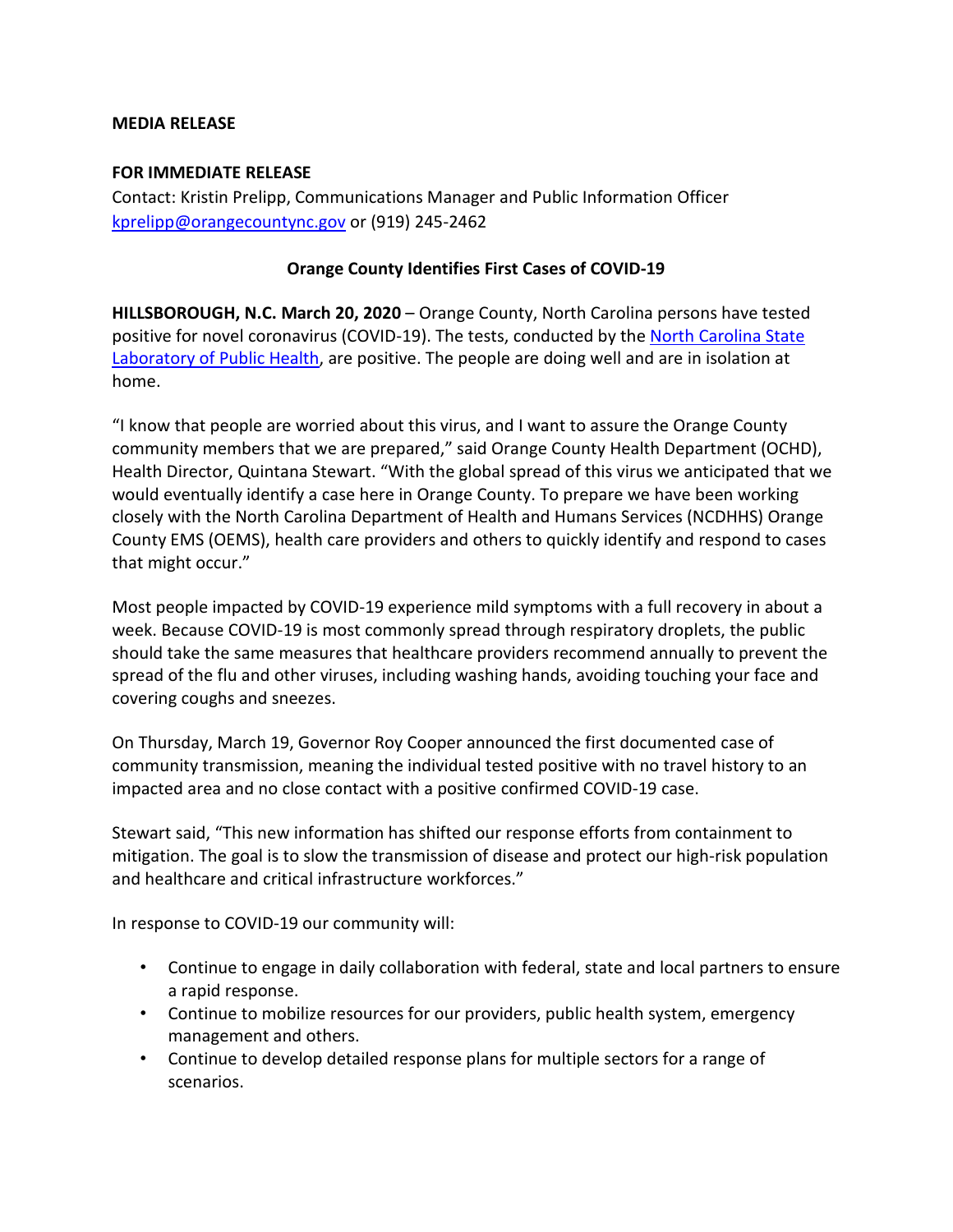- Prepare health care providers and facilities to streamline and standardize response activities.
- Continue to work with our Joint Information Center to provide timely information. The most current and comprehensive information may be found at www.orangecountync.gov/Coronavirus

Chair of the Board of County Commissioners, Penny Rich said, "No one knows for certain how many of us will get sick, but the CDC says that in the coming months, most of the U.S. population will be exposed to this virus. To put this in perspective, in Orange County, we have approximately 146,000 people. If 20% of us become infected with COVID-19, approximately 30,000 people in our community will get sick, and some of our residents may die from the disease. **That is why social distancing is so important.** It slows the rate at which people become sick. It will buy us time and flatten the curve."

Residents who are at greatest risk of serious or fatal complications include people who are 60 years old and older, as well as people who have any sort of health condition. High risk conditions include heart disease, diabetes, and lung disease.

Rich said, "Our medical and healthcare systems are strong, but they are not designed to handle a surge of our population becoming sick all at once. Social distancing will buy us time and flatten the curve. In other words, keeping 6 to 8 feet apart from one another, and adhering to social distancing guidelines is the most important way to show that you care about our Orange County community. It will allow our medical system to catch up and will greatly reduce the number of people who get sick."

Please avoid the following:

- Group gatherings
- Sleepovers
- Playdates
- Traveling
- Church services
- Visitors in your house
- Non-essential workers in your house

Please keep your distance when you:

- Visit a local restaurant to get take out
- Visit a grocery store
- Pick up medications
- Or spend time outside in public spaces

It is safe to do the following: